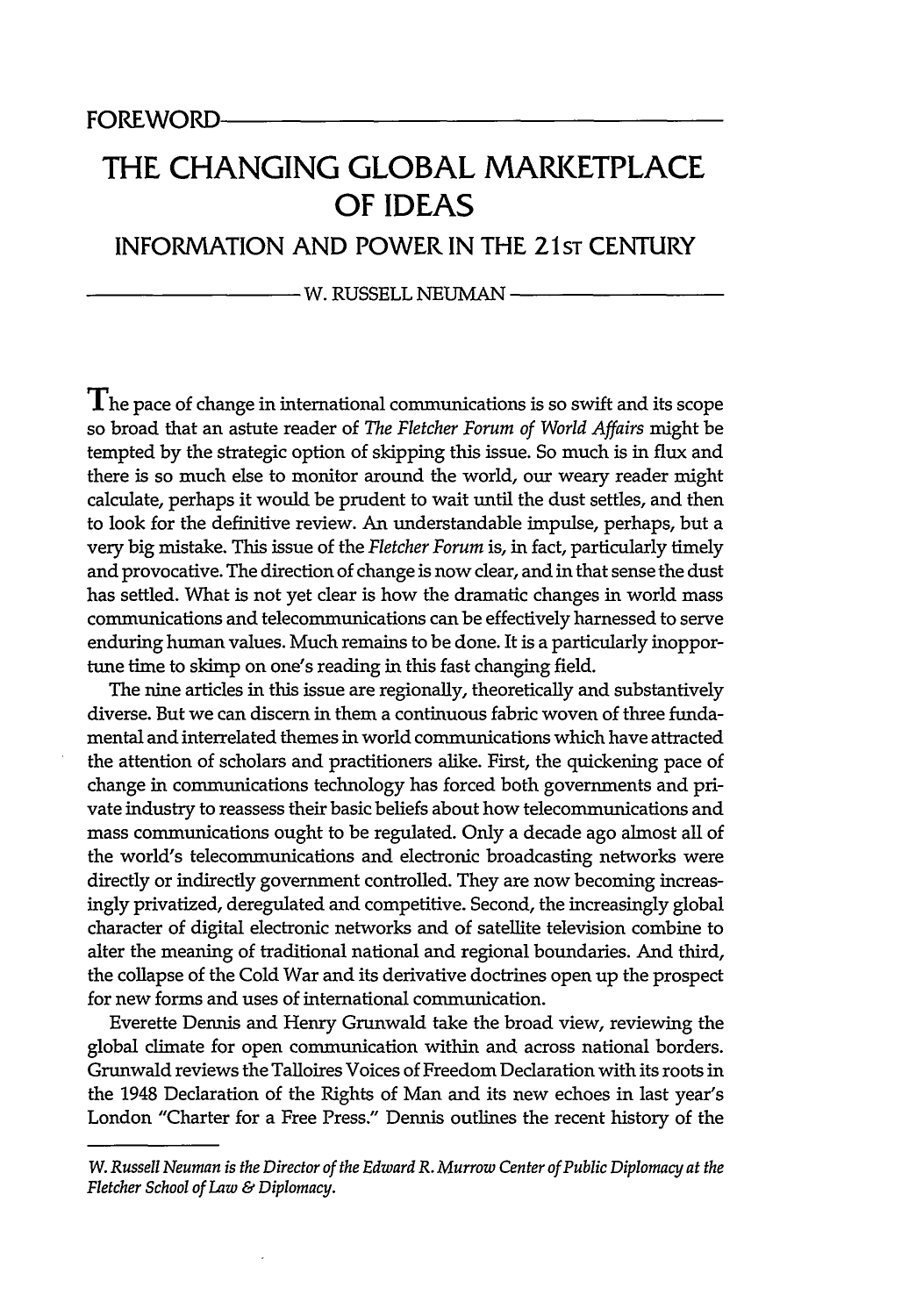Lima Declaration of **1990** and the **1992** Conversaqiones de Madrid on international communications flows. The field is indeed in a most declarative mood. Why so many international conferences? Grunwald and Dennis explain — the collapse of the cold war and of the retreat of the regulatory impulses of the New World Information Order Movement is welcome indeed, but the growth of a free, open, and independent world press will not follow naturally and effortlessly. Grunwald traces the uneasy development of a free press in Eastern Europe as former underground journalists seek a critical voice in a newly liberated main stream press while their former revolutionary colleagues, now in positions of central authority, feel betrayed and frustrated. Dennis demonstrates that national and regional parochialism in news coverage persists despite great strides in communications technology and press policy. Their convergent theme, echoed by the other contributors, is that despite great gains thus far, much remains to be done to solidify and protect those gains.

The remaining articles focus on critical issues and regional developments in international communications. William Hachten and Nicholas Daniloff focus on Eastern Europe and the former Soviet Union. Hachten's mood is celebratory as he describes the decline of the state-controlled press institutions and the unraveling of Leninist press theory. He notes the liberating character of personalized media such as modems, fax machines and videocassettes which resist centralized censorship and control. The awkward position of former state organs draws particular attention. *Neues Deutschland,* for example, until recently the East German official party daily, has changed its style and ideological purpose and is struggling to compete with a vigorous West German press. Despite their best efforts they have lost two thirds of their readership in the last two years. Daniloff, however, is more restrained and concerned, as reflected in the title of his contribution: "Will Russia's Free Press Survive?" He reviews the mixed character of the new Russian Press Law, the economic pressures on the newly independent media and the awkward moments as such notables as Yeltsin, Khazbulatov and Popov struggle to make the theory of an independent press a workable reality in times of crisis.

Chinje and McNulty turn our attention to developments in Africa and North America. The African case is most troubling. Chinje concludes that although the press has emerged as a key player in the demise of both neocapitalist dictatorships and pro-communist totalitarian regimes, progress is halting and slow. In 1990 one survey tracked almost 300 violent attacks on African journalists. A Kenyan reporter described the characteristically difficult and delicate role of the journalist in times of political transition in remarking: "Only after the police come do you know that something you wrote is forbidden." Chinje's four-element typology of censorship offers us a very promising theoretical tool for research in comparative mass communications. An important step beyond the traditional Siebert category scheme, it emphasizes the dynamics of political change.

McNulty's essay picks up on the work of Bernard Cohen, Martin Linsky and Patrick O'Heffernan to trace the increasingly important role of television news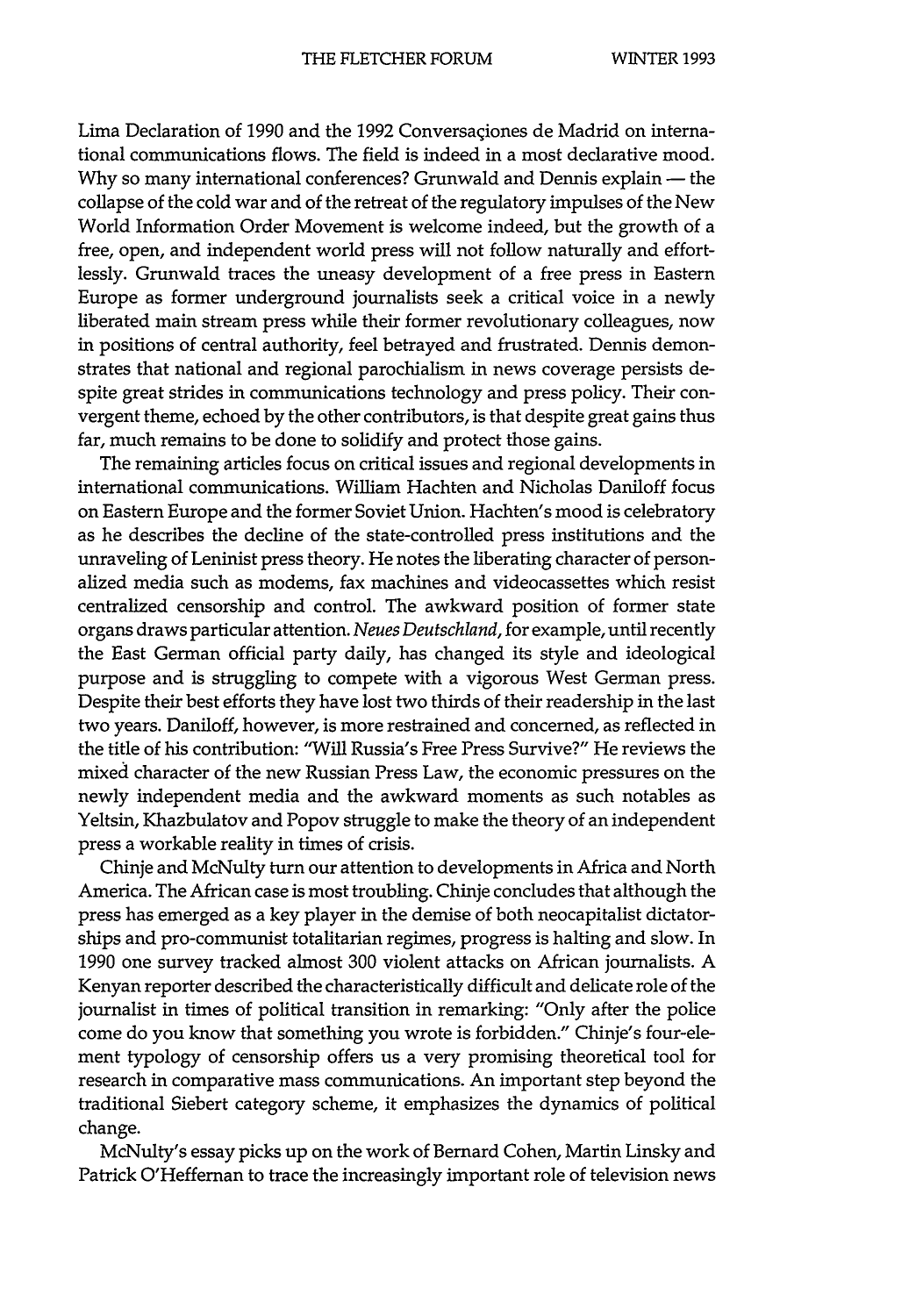## **FOREWORD**

especially the real-time coverage of world events **by** the Cable News Network on the practice of American diplomacy. Detailed analyses of the Gulf War, Tiananmen Square and the Soviet coup attempt of 1991 bolster his argument that the instantaneous world interconnection of satellite television has become a central tool of public diplomacy.

Jussawalla and Austin turn to the domain of telecommunications. Jussawalla traces both technical and policy developments in Asia focusing on satellite communications and the trend toward privatization. Of special interest is her analysis of the dynamic tension between the interests of the individual nation states and the transnational corporations and regional associations. Austin focuses on what might at first appear to be a rather technical issue in European telecommunications regulation, the Open Network Provision policy. But ONP turns out to be a critical case in the privatization of world telecommunications and the politics of regional and national policy reform.

Finally Pelle's analysis of European Community broadcasting law focuses on the special Dutch system of broadcasting which for decades represented a unique alternative to government-dominated or commercially-dominated systems. The Dutch case is another example of how satellite and cable technology limit the capacity of centralized authorities to control media content, in this case an attempt to limit the amount of broadcast advertising. But unlike many other cases of government attempts to limit diverse voices, the Dutch authorities have been struggling find new policies and technological schemes to preserve and protect the diversity of Dutch society. It has not proven to be an easy task.